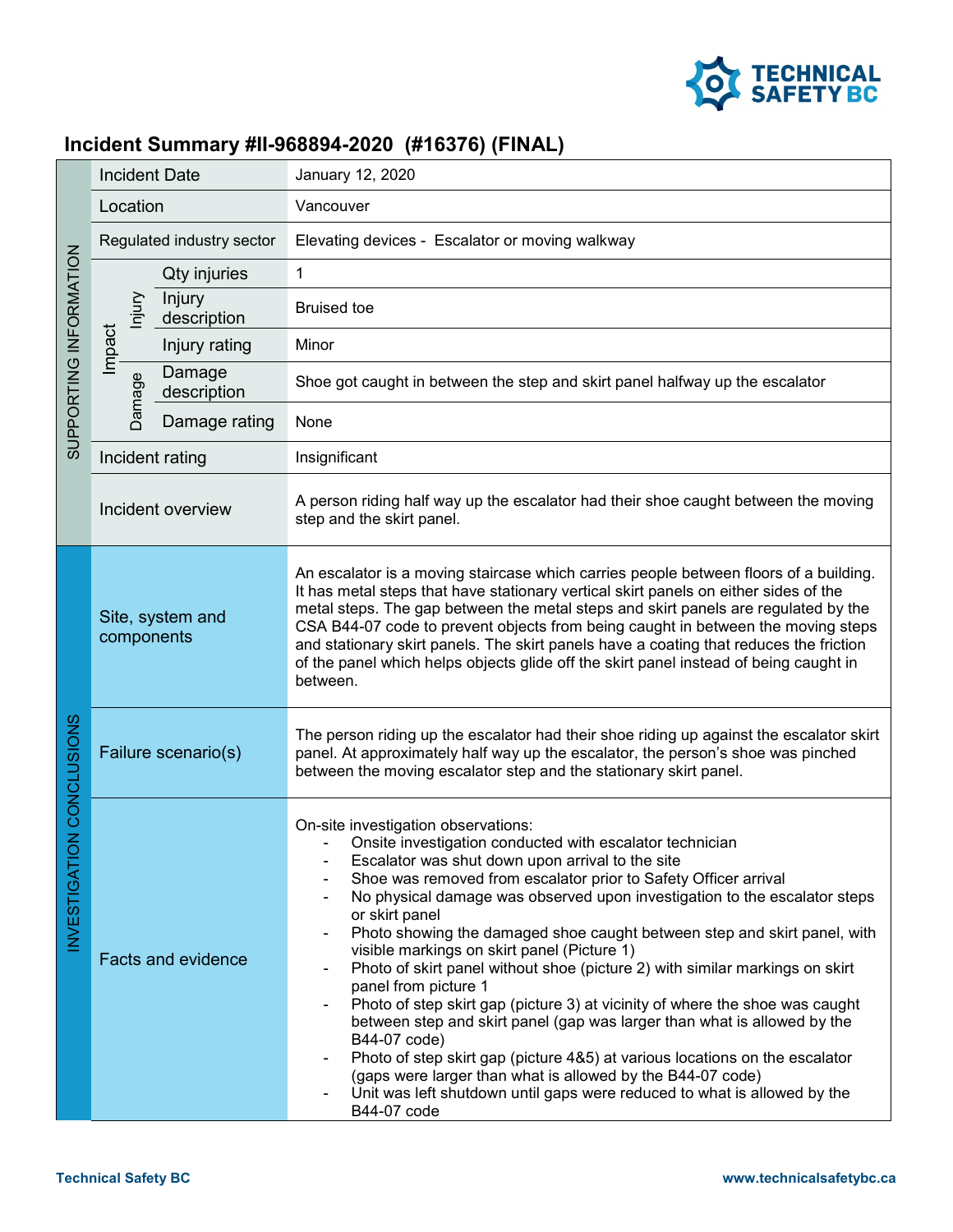

## **Incident Summary #II-968894-2020 (#16376) (FINAL)**

|                                    | Photo showing worn skirt panels which increase coefficient of friction beyond<br>code requirements (pictures 1 & 2)<br>Safety Officer received an email from the maintenance contractor later that<br>afternoon stating that the gaps were reduced to what is allowed by the code<br>Safety Officer returned to site and confirmed that the gaps were code<br>compliant and gave the maintenance contractor permission to release the<br>unit back service. |
|------------------------------------|-------------------------------------------------------------------------------------------------------------------------------------------------------------------------------------------------------------------------------------------------------------------------------------------------------------------------------------------------------------------------------------------------------------------------------------------------------------|
| Causes and<br>contributing factors | It is highly likely that due to the persons footwear dragging against the escalator step<br>skirt which was noted as not being compliant with the B44 code in respect to the<br>permissible gap between the step and the skirt and the increased coefficient of<br>friction due to the worn skirt panels, the person's footwear became pinched between<br>the escalator and the skirt panel.                                                                |

Photos or diagrams (if necessary)



**Picture 1 - Shoe caught between step and step skirt panel**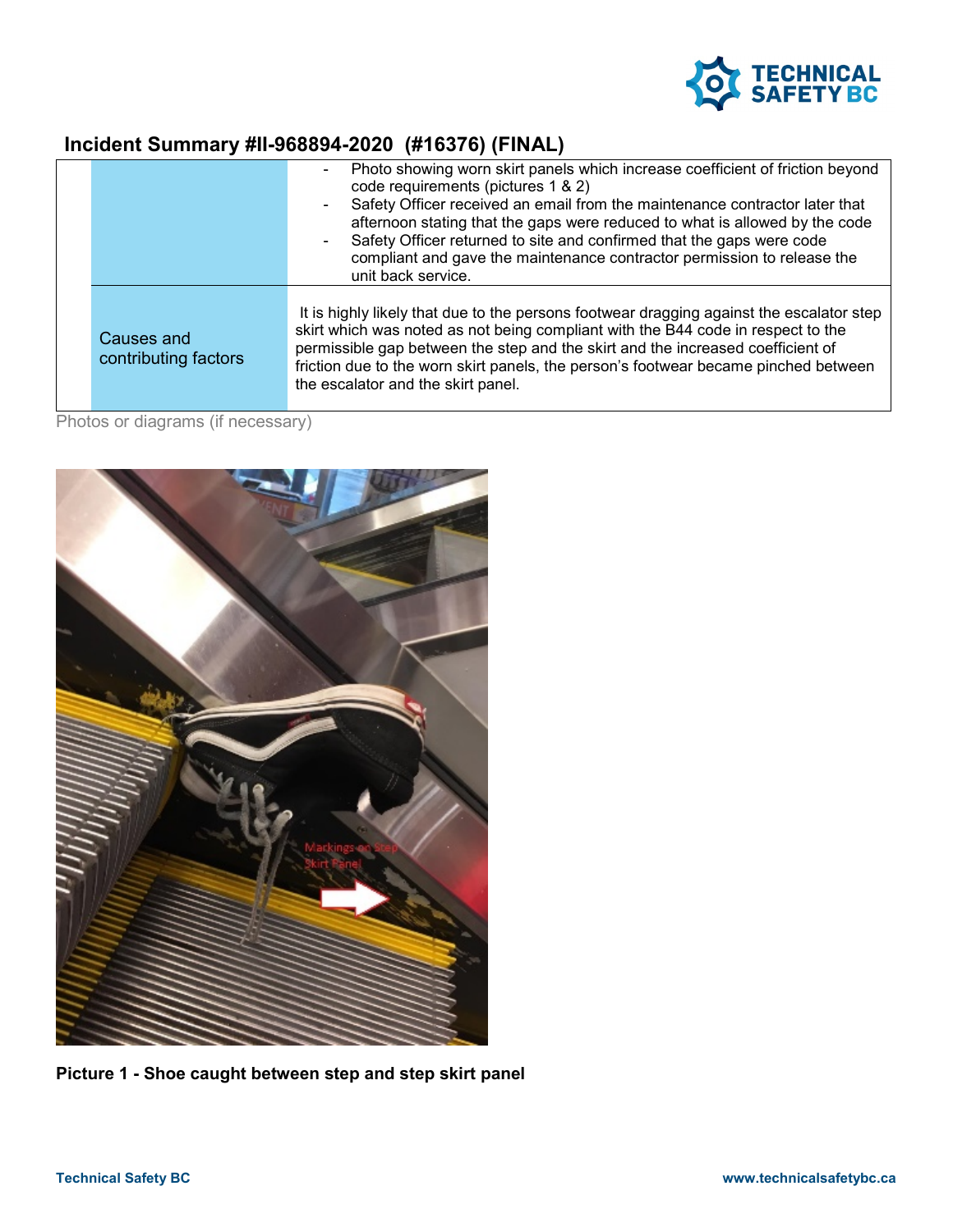



**Picture 2 - Step skirt panel without shoe with markings on skirt panel**



**Picture 3 - Step skirt gap measurement at location where the shoe was caught**